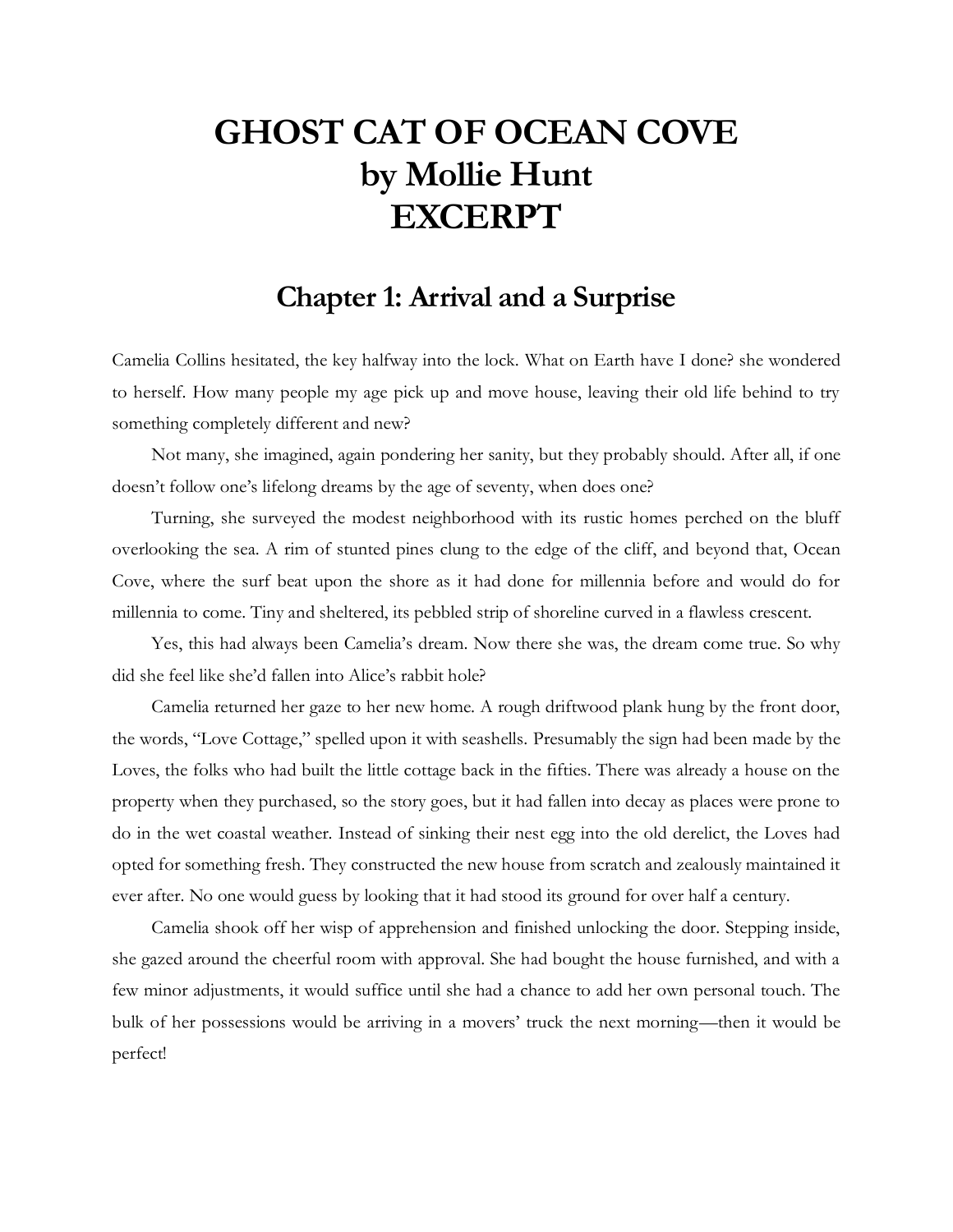Again she marveled at her luck. Property on the Oregon coast was expensive, yet this one had been quite affordable. The inspection had turned up no surprises—the pipes weren't broken nor was the roof falling in. The realtor had explained that the man who bought it from the Loves had died, and his beneficiary was looking for a fast cash sale. After a long and convoluted probate, the elderly European uncle wanted nothing to do with the place. Camelia figured his loss was her gain.

A folded sheet of paper sat propped upon the coffee table, "Mrs." scrawled in bold cursive across the front. Camelia could guess what it was: a note from the cleaners she had hired to get things spick and span for her move-in. She glanced at it, read that all was in order and would she please pay the enclosed invoice in a timely manner. The charge seemed a bit high, but it was worth it to know the sheets were newly washed and any spiders that had moved in during the house's three-year vacancy had been evicted from the eaves.

Camelia set the note aside and went back to the car to retrieve her overnight bag. Rolling it through to the bedroom, she smiled as she took in the bright, cozy space. A big window facing northwest would get the afternoon sun. A dresser, a wooden chair, and a single bed draped in a yellow chenille spread left her lots of potential to add her own special touch.

"Yes, this will do nicely," she said out loud, her habit of talking to herself so well-established that half the time she didn't know she was doing it. "Very nicely!" she added with glee.

Making a second trip to the car, she hefted a large cat carrier from the back seat. Its sulking inhabitant, her big tuxedo boy Blaze, gave a rauw of displeasure at the joggle.

"Can't be helped," Camelia told him. "I know how much you kitties hate change, but you'll like this one, I promise."

Camelia lugged the carrier, along with a tote full of cat things, directly into the little bedroom. Once inside, she closed the door and opened the carrier gate. Blaze inched his way out, first a pink nose, then a white paw, then finally the whole black and white cat. He looked up at his cohabitor with eyes green as an old-fashioned 7Up bottle as if to say, "What in the world have you done?"

"You'll be fine," said Camelia. "I'll get your box and food station up directly. Be a good boy and hold it for just a few minutes longer."

Blaze shot her a dirty look, then hopped onto the bed and proceeded to scrutinize his new digs. Camelia pulled a small, pre-filled litter pan from the tote, pulled off the cling wrap covering, and placed it on a towel on the floor. Going into the bathroom, she filled a travel bowl with water.

"Food's coming." She gave the cat a pet and left him to it.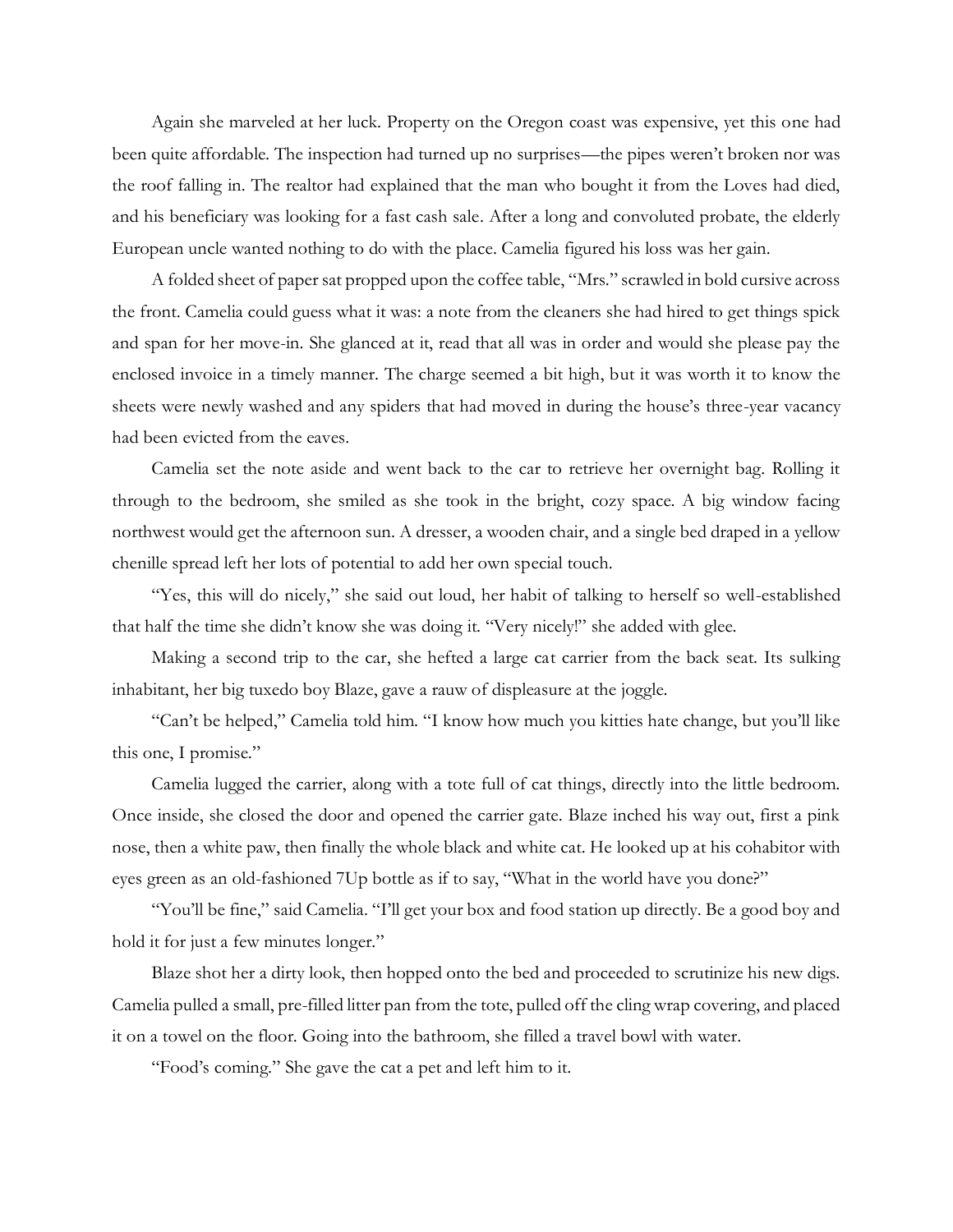As she headed back to the car for a third time, she dawdled along the pathway to take in the warm June day. The weather couldn't have been nicer, and the air smelled of sea salt and roses.

Someone must have loved roses, she thought to herself. They grew everywhere in the patch of garden. Old-fashioned climbers twined in blooming profusion up the columns of the front porch, and bushes of cabbage roses lined the walkway, each of their pink, yellow, and white blossoms as huge as an entire bouquet. Though in need of pruning, they seemed healthy and thriving. Whoever had owned this place had taken good care, and it showed.

Besides the roses, other perennials were crowded together in the English cottage style delphiniums and hollyhocks, alstroemeria and canyon poppies. Any empty spots had been filled by nasturtiums gone wild, their gray-green pads and rust-red blossoms dotting the scape like a Monet painting.

"Just lovely!" Camelia said out loud, wondering offhandedly how she was ever going to keep it up.

Startled from her reverie by a squeaking sound, she turned to see a woman shambling up the drive with the aid of a four-wheeled walker, the source of the noise. Aging and frail, the woman appeared to be in her sixties. Her hair was done in the classic gray curls that might have been popular in her mother's day. Her large and loudly patterned housedress made no attempt to hide her spare figure. She wore little or no makeup, but her smile painted a blush on the pale face, or perhaps it was the exertion of climbing the slight hill.

"Are you the new tenant?" the woman asked between breaths. "I'm Vera, Vera Whitcomb, from next door." She gestured to a small house surrounded by a classic white picket fence.

Camelia held out a hand, trying to keep from looming over the bent woman—at five-foot-eight, that was no easy feat. "Camelia Collins. Nice to meet you." Vera let loose of her walker and took the hand in a warm shake. "But I'm not a tenant," Camelia corrected. "I bought Love Cottage."

Vera frowned. "Is that so? Well, um, welcome to the neighborhood, dear. Goodbye."

She swung her walker around and started to shuffle away as fast as the contraption would carry her. Camelia found herself as much stunned by her departure as she had been by her original appearance. Was it something she'd said?

"Yes, and I'm very excited," Camelia aimed at the receding figure. "We're here for the duration. At least that's the plan."

Vera paused. "We? Your husband as well then?"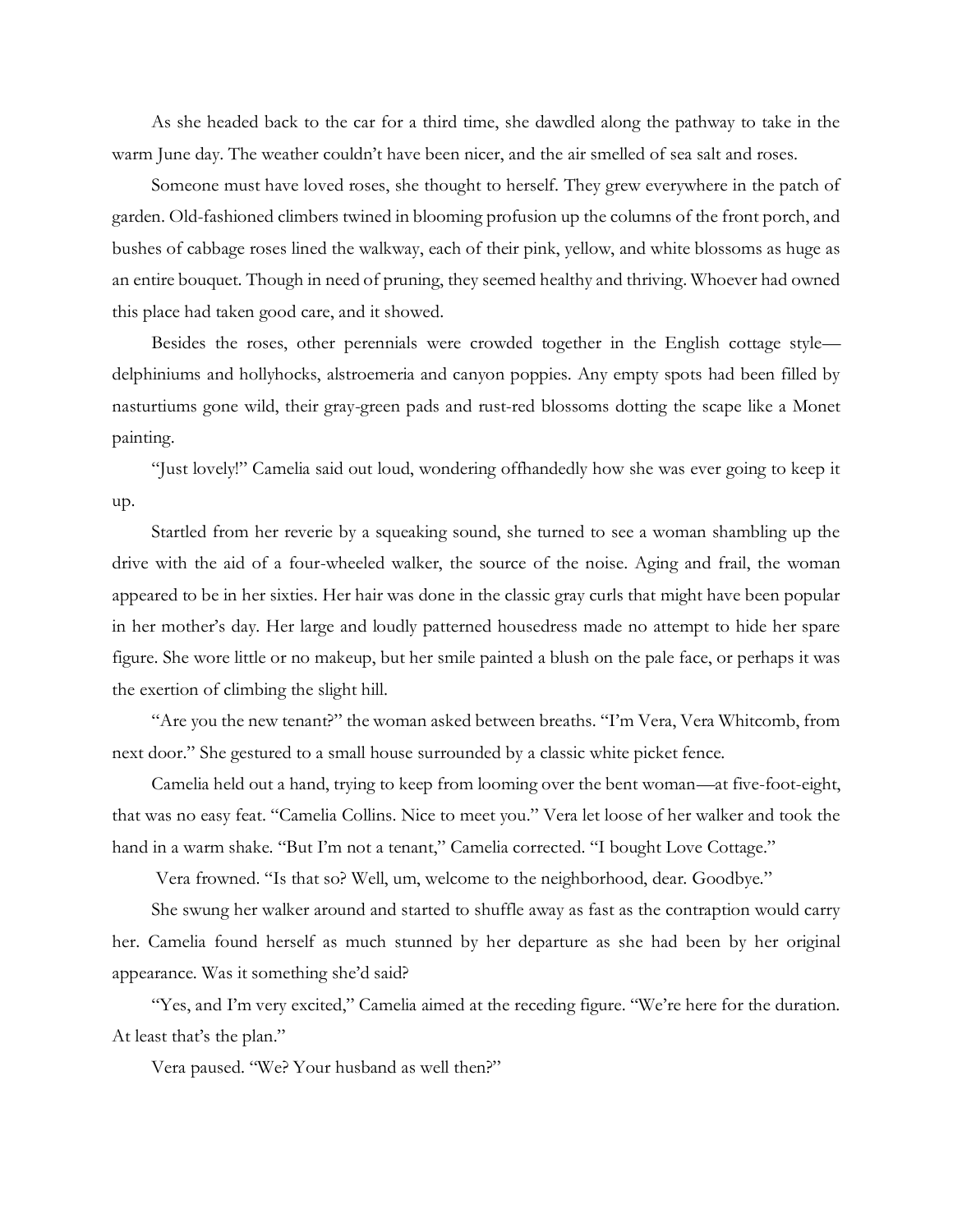"No, I'm a widow. I was referring to my cat. So Vera," Camelia quickly continued, "maybe you could tell me a little about the area—if you have the time."

That seemed to spark Vera's interest. "Well, yes, alright." The smile returned as she hobbled back to the other woman. Spinning her walker so the chair faced Camelia, she put on the brake and sat down with a grunt. "Certainly, I've got the time. I've got nothing but time. What would you like to know?"

Camelia thought about it. What did she want to know? Why Vera had reacted so strangely at the news she'd bought Love Cottage? Why, since her arrival, had a shadow of foreboding permeated Camelia's mood like a San Francisco fog?

She settled on something more neutral. "Have you lived here long?"

"Ed and I bought the place, oh…" Vera gathered her thoughts. "Some twenty years ago, when we got back from New Zealand. The only ones here longer are the Linders." She pointed to the stately home at the top of the hill. "By boundary, we're both in the Cliffmont district, though you'd never get them to admit it, they tend to be a bit squirrely when it comes to their heritage."

Camelia wasn't sure what Vera meant by squirrely, but the woman didn't elaborate. At least not about that.

"Lydia's nice enough, but she enjoys playing the lady of the manor. Of course we know differently, don't we? Her folks were farmers, poor as dirt. If Mr. Linder hadn't come along and fallen for her, she'd be slinging hash in a drive-through, I bet you." Vera gave a little wink for emphasis.

"Now Larry Linder's another matter. He comes straight from old money. The official version is the railroad, but no one mentions the stuff his great granddaddy shipped on those trains."

Vera's gaze slipped from the Linders' to Camelia's neighbor on the other side. "That's the Smiths then," she said, fluttering a hand at the yellow house. "Aiden and Nao. He's a plumber, and she's a housewife—homemaker, family manager, chief cook and bottle washer—whatever you call it these days. Nao helps me out from time to time since she's home a lot. She likes to bake, and she's good at it. Wins prizes at the county fair for her marionberry cheesecake. They have a teenage kid, Yui. She's a good girl, smart, though she plays it down. Yui's a whiz with animals—she never met an animal she didn't like." Vera chuckled. "She's all about horses at the moment—you know the type."

Vera indicated the building across the street. With its stucco façade and square lines, it looked more like a business than a beach cabin. "That one's a rental, mostly for the summer folk. You never know who's going to be there. The host is picky though. His guests have always been well-behaved… so far."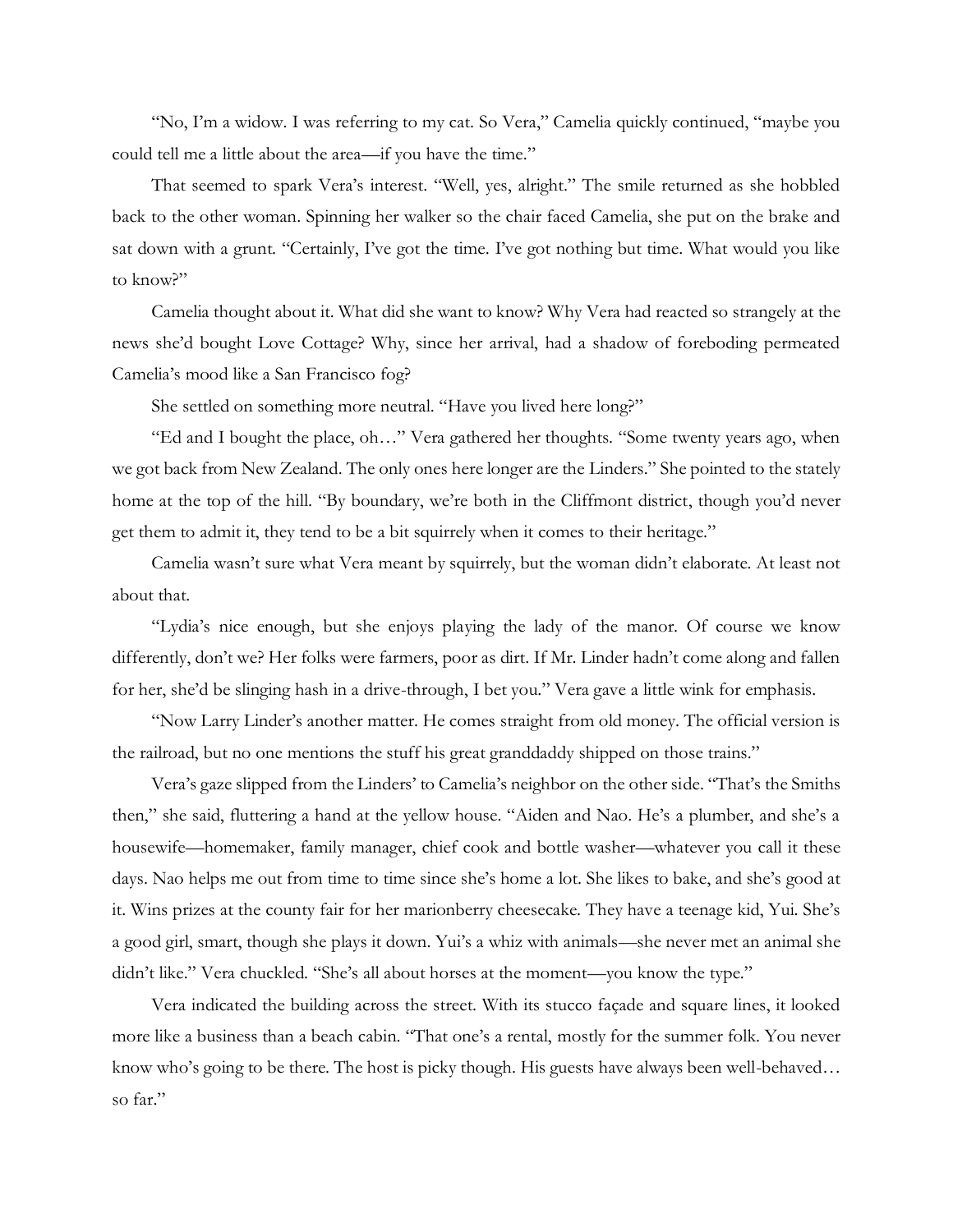"Good to know," Camelia remarked.

"The general store is over the rise on the other side of town," Vera said, continuing her virtual tour. "There's a path between your place and mine that runs straight to Linder Square so you don't have to drive all the way around. If you need gifts or books, we have a little mall just up the road. The big grocery is in the mall and so is the print shop and the library. Do you read, Amelia?"

"It's Camelia," Camelia corrected. "Yes, and I love libraries. I'll need to get a card."

"That shouldn't be a problem, since you're going to live here." Again the hint of a frown shaded Vera's face.

"You seem to know a lot about the community."

"Why shouldn't I?" The fragile woman defended. "A little osteoporosis doesn't stop me from getting around."

"I didn't mean…"

"Don't worry about it. It happens all the time. People think when the body is feeble, then so is the mind. My feeling is, it's just the opposite."

"I would never consider you feeble, in mind or body," Camelia blurted, realizing she had done just that.

"Ha-ha," Vera spluttered. "You're a good egg, Camelia. How'd you ever decide on Ocean Cove, if you don't mind my asking? This isn't exactly your trendy retirement destination. It's not even a blip on most maps. Ed and I, we came across it totally by accident. We'd been looking for somewhere else entirely."

"I'd never noticed it either," Camelia agreed, "and I've been all up and down this coast. It was a friend of mine, a real estate agent, who discovered it. She knew I was looking for a beach place at a reasonable price, so when this one came along, she jumped on it."

Camelia glanced at her new home. Only a single story, and the rooms were small, but it was cozy—just right for an older lady and her cat. "I couldn't believe my luck finding something so nice within my price range. And with such a view of the cove, too!" She cast her gaze along the shore and far out into the never-ending blue. Wow! Camelia said under her breath, not for the first—or last time.

Her eye rolled around to Vera, who was staring, mouth open as if she had just seen a ghost.

Camelia started. "What? What is it?"

"Then you don't know?"